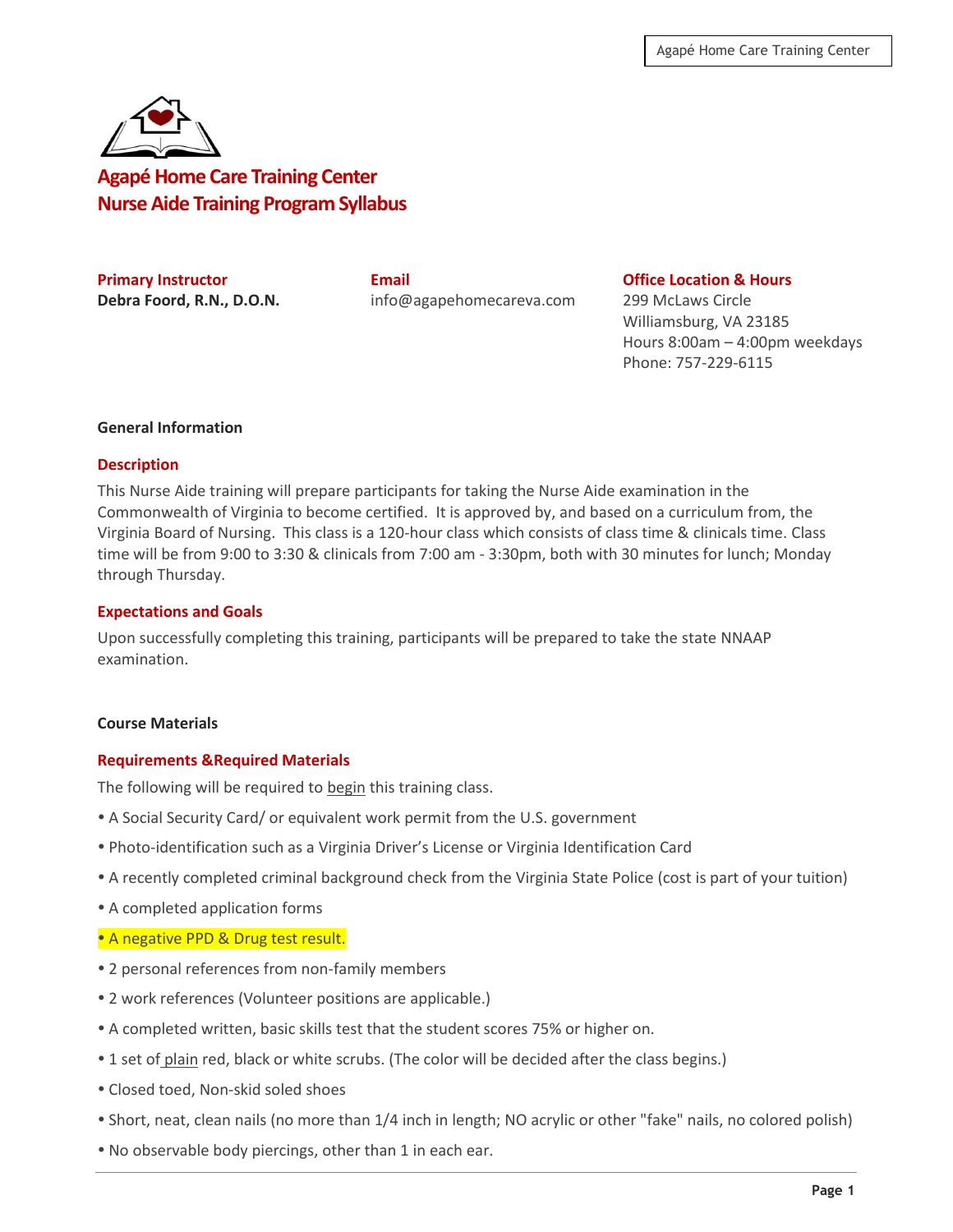- No observable tattoos. (Any/All tattoos must be kept covered at all times during training.)
- All tuition is due before orientation, but \$300 is due for registration to save your spot in class.
- A notebook, or binder, with paper and pockets. (A binder is suggested.)
- Writing utensils including pens, pencils & highlighters.

### **Required Text (part of the tuition cost)**

Nursing Assistant Care, Long-Term Care; Susan Alvare Hedman, Jetta Fuzy, RN, MS, Suzanne Rymer, MSTE, RN-BC, LSW; 4th edition

Hartman Publishing; ISBN 978-1-60425-041-1

Nursing Assistant Care, Long-Term Care WORKBOOK; Susan Alvare Hedman, Jetta Fuzy, RN, MS, Suzanne Rymer, MSTE, RN-BC, LSW

### **Attendance**

Participants are expected to be present for all class days.

### **Tuition**

**TOTAL** Tuition for the training is \$800.00. The cost of the class includes anon-refundable \$150 administrative fee including the background check, a textbook, a workbook , CPR training & office fees. Tuition is due before orientation, which is usually the Thursday before day 1 of class.

If the student must drop out at any time during the class, he/she will be charged \$25 per day that they attended class, (*provided they have made payment in full*) and will be refunded the difference, minus **nonrefundable** Administrative Costs of \$150.00.

*For example:* 

*16 days attended X \$25.00 per day = \$400.00* 

*Class cost \$800.00 - \$400.00 = \$400 - \$150.00 in non-refundable books & fees = \$250.00 refund to the student.*

### **Financing Options**

• **[Work Force](http://pcfwd.org/contact/peninsula-worklink-one-stop-career-center/)**: income-based assistance providing tuition and other help.

http://pcfwd.org/contact/peninsula-worklink-one-stop-career-center**/** 

- **[Bargain Box](http://www.yorkcountyva.org/index.cfm?action=c10&id=2095)**: York County & Poquoson residents; 4 hours of community service which could get applicants up to \$1000.00 of assistance. <http://www.yorkcountyva.org/index.cfm?action=c10&id=2095>
- [MyCCAScholarship:](https://www.military.com/education/money-for-school/military-spouse-career-advancement-accounts-financial-aid.html) Military spouse scholarships [https://www.military.com/education/money-for](https://www.military.com/education/money-for-school/military-spouse-career-advancement-accounts-)[school/military-spouse-career-advancement-accounts-f](https://www.military.com/education/money-for-school/military-spouse-career-advancement-accounts-)inancial-aid.html
- Social Services: Students may apply to their local Social Services Dept. If they are already receiving WIC, Food stamps, TANF or SNAP benefits. Scholarship money is not guaranteed and is available in limited supply.
- An *AHCTC Nurse Aide Training Center Scholarship* application will be handed at during Orientation. Each student who is enrolled in the class may apply for this scholarship. One (1) \$150.00 scholarship is awarded per Nurse Ade class.